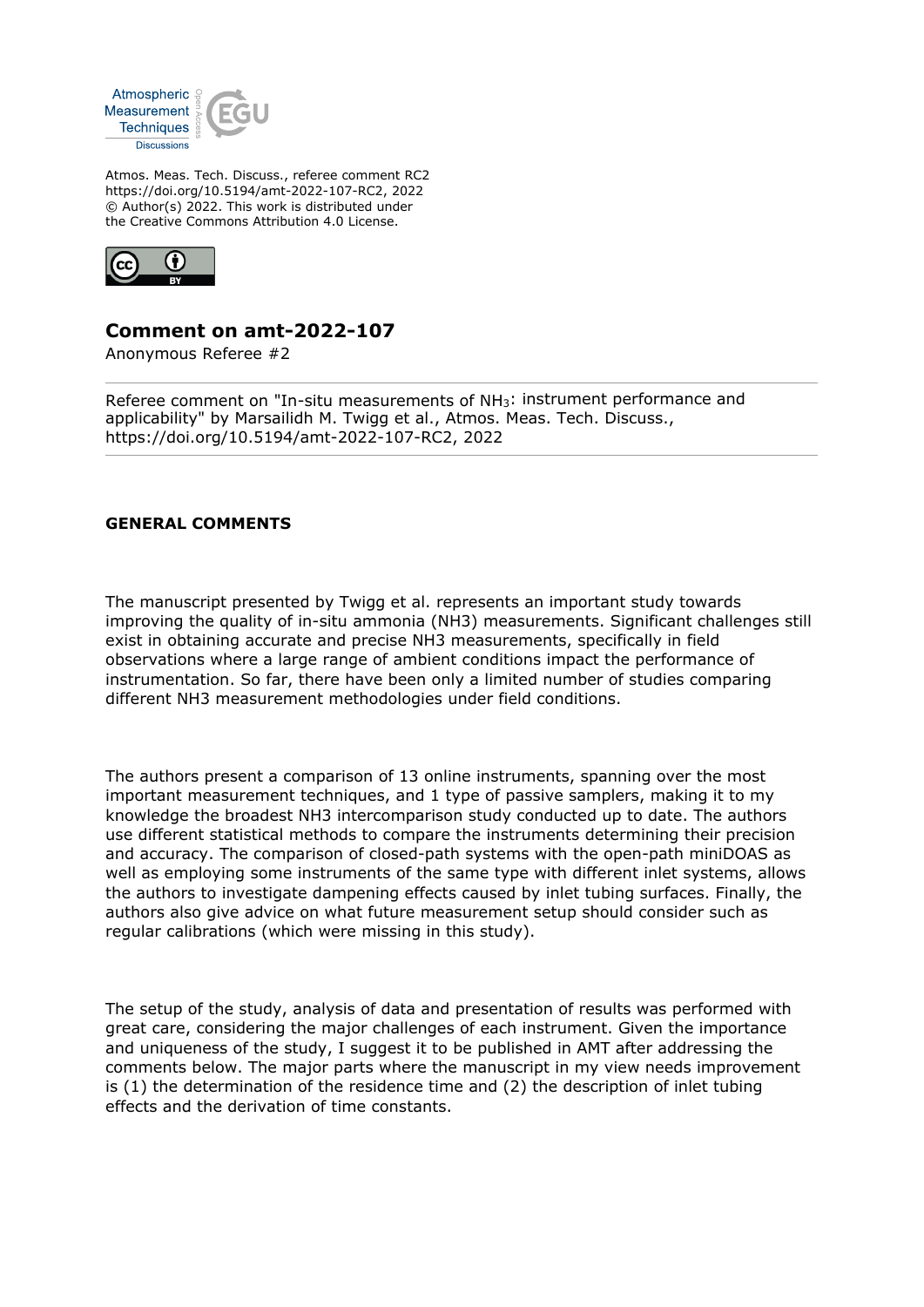### **SPECIFIC COMMENTS**

P. 1, L. 35: The CEN EN 17346 reference protocol for passive sampling is from the year 2020, therefore, I suggest to write "first developed in the 1990s" or similar.

P. 2, L. 13/14: Other studies, which investigate ammonia emissions on PM2.5 formation on a global scale include Gu et al. (2021) and Pozzer et al. (2017)

P. 4, L. 19 ff (2.2. Instrumentation): I suggest to give similar details in the instrument description (where possible). Sometimes performance indicators (like detection limits) are given. 2.2.7 is the only section where the instrument operators are named. Providing wavenumbers for the spectroscopic techniques in 2.2.4 and 2.2.5 would be beneficial.

P. 4, L. 23: Do you mean  $\frac{1}{2}$ " OD? In Table 2, the tubing diameter is given as 9 mm, which is less than ½". In Table 2, I suggest to specify that the value represents the inner diameter.

P. 4, L. 24 ff & Table 2: When calculating the residence time from the flow rate and tubing dimensions, the pressure drop along the tubing and respective volume flow increase needs to be taken into account. Looking at some of the values in Table 2, is seems a constant volume flow was used for the calculation, is that correct? If so, values would need to be adjusted for the pressure drop, which would lead to faster residence times (assuming that given flow rates are at STP).

The residence time of the manifold (+inlet) is given as 1.8 s, however, in Table 2 both add up to 1.62 s. Is that correct? In Table 2, it should be specified if flow rate was at STP or different temp/pressure conditions.

P. 13, L. 13: I suggest to state the sampling interval (of the 282 ppb) to be clear that this is based on the original sampling interval and not on the 1 hr resolution (as in Table S1).

P. 17, Figure 6 caption: NH3 mixing ratios is the median value (as reported above)? If so, it should be clarified.

P. 17, L. 21 ff: The response time due to inlet effects was determined by low pass filtering the respective instrument time series to match the unattenuated miniDOAS time series.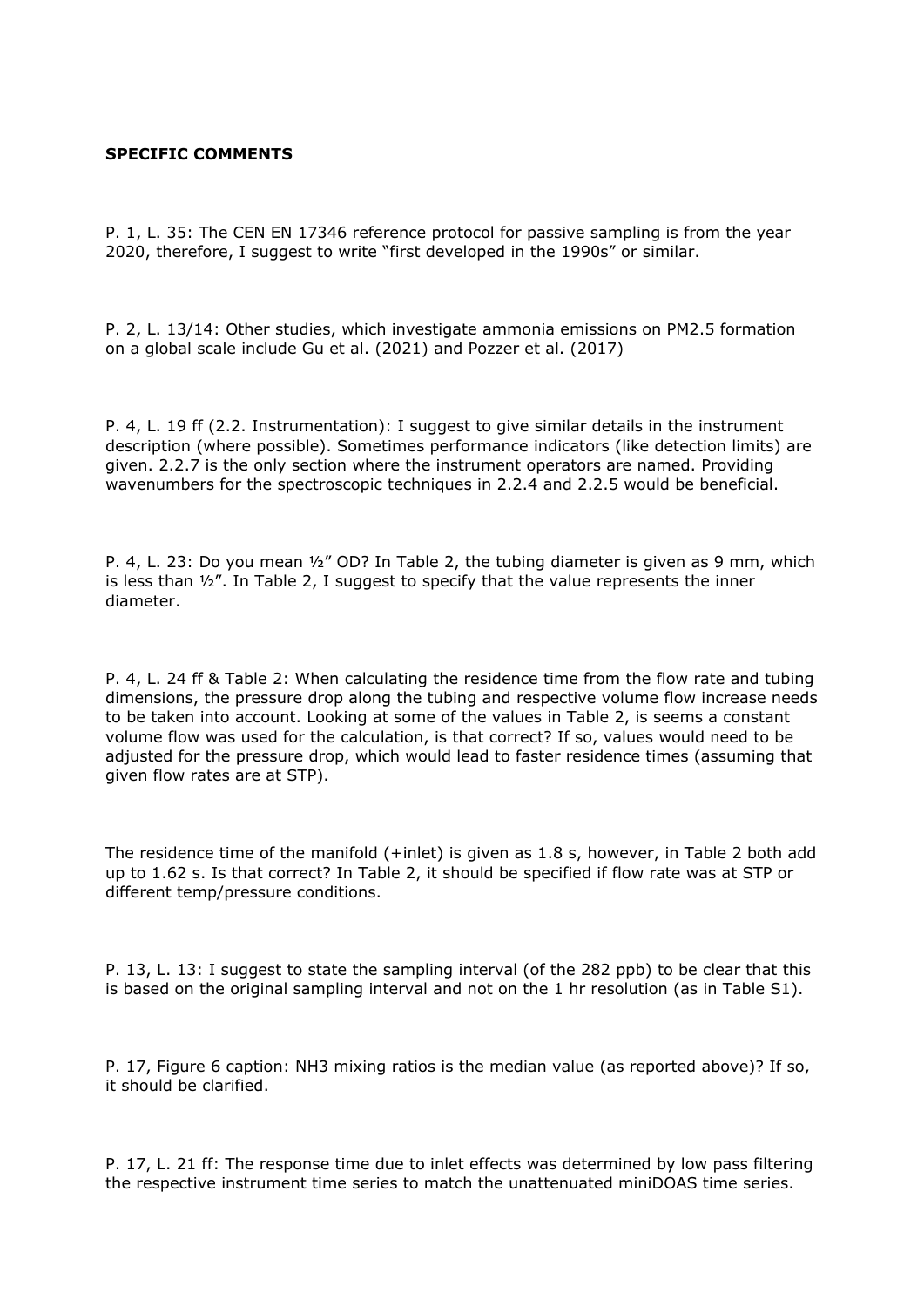While this approach seems sound, the retrieved response times seem very high (e-folding time ranging to more than 2 hrs). Another way to determine the response time is by investigating the exponential decay/rise during calibrations (when zero or span is applied). From Figure 13 a) the OGS (i.e. Picarro #2), seems to have a much lower e-folding time. E.g. the 63% (1-1/e) increase at the step change from 0 to 10 ppb (which would represent ambient conditions) seem to be reached within 1 min as opposed to the 49.5 min with the method used here.

The dampening effects of ammonia in inlet systems is better described by a double exponential function with a fast time constant that represents the air exchange in the inlet tubing and a slower time constant that describes the adsorption and desorption effects (Ellis et al., 2010). E.g. Moravek et al. (2019) showed the evolution of the dampening over time using the double exponential function.

Even if a single exponential decay/increase is used (-> the low pass filtering method yields a single time constant), the authors should include the time constant values from the calibration measurements, also as comparison with other studies. Also, it should be explained why the time constants of both methods (i.e. low pass filtering and visual fitting to miniDOAS time series) would be so different.

P. 18, L. 10-12: Why was it discounted or what is your underlying hypothesis regarding the influence of a turbulent flow regime? I would have thought the opposite: if laminar flow conditions are increasing the dampening (due to segregation along the tubing cross section), this would explain why the Picarro  $#1$  does not perform as well as the Picarro  $#2$ (a similar statement is expressed by the surface/volume ratio).

P. 21, Figure 8: The y-axis offsets from the linear regressions are used to describe the accuracy (i.e. over- or underestimation) of the respective instruments at low mixing ratios. However, the offset may also result in uncertainties in the linear fit (lowest ensemble median mixing ratios are just under 2 ppb). Was this taken into account?

P. 32, L. 24 ff: The authors use the results of the linear regression between instruments to described the precision. While the R2 value is influenced by the instruments' precisions, the slope would rather indicate the accuracy of an instrument in comparison to the ensemble median. I suggest to make clear that the precision only refers to the R2 value and not the slope.

P. 34, L. 25 ff: Next to the tubing material, contamination of the tubing surface over time can influence the time response significantly (e.g. Moravek et al., 2019). Although the experiment was probably not long enough for it to have a major influence, this point may be included in the discussion.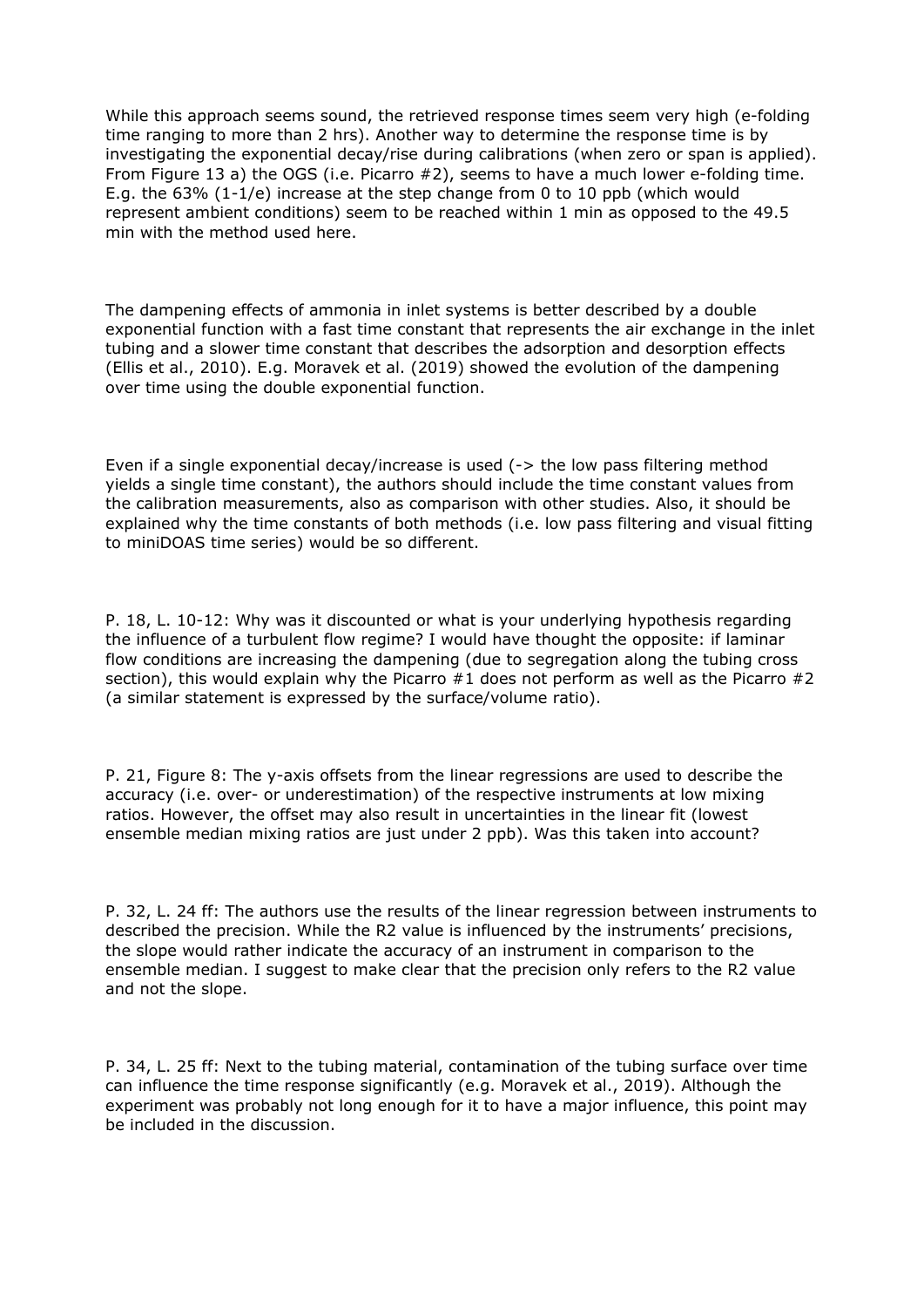P. 34, L. 34 ff: Next to avoiding condensation, inlet line heating was shown to improve the time response in previous studies (e.g. Ellis et al., 2010). This should be mentioned here as well.

P. 35, L. 13 ff: Ideally, the humidity in the zero air would match the ambient air humidity levels. One way to produce zero air is by removing NH3 from ambient air through a heating catalyst (without a drying cartridge or similar). Assuming that the water vapor is conserved, the zero air would then have similar humidity levels than the ambient air. Next to its influence on spectroscopy, humidity levels can also affect the adsorption/desorption processes in the inlet line. Therefore, having humidified zero air (at least to some degree) would be a beneficial for all instruments with an inlet line.

## **TECHNICAL COMMENTS**

P. 7, Table 2: Typo in "AiRRmonia #1" & "Operated with a filter" -> "No"

P. 7, L. 14: "are sampled" instead of "is sampled"

P. 7, L. 15: do you mean "through which air is drawn and …"?

P. 7, L. 27: ("Erisman, 2001)"

P. 22, L. 7: Insert space before "ppb".

P. 25, Figure 10: "a)" and "b)" missing

P. 33, L. 13: Move comma to at the end of subclause (after parentheses in L. 14).